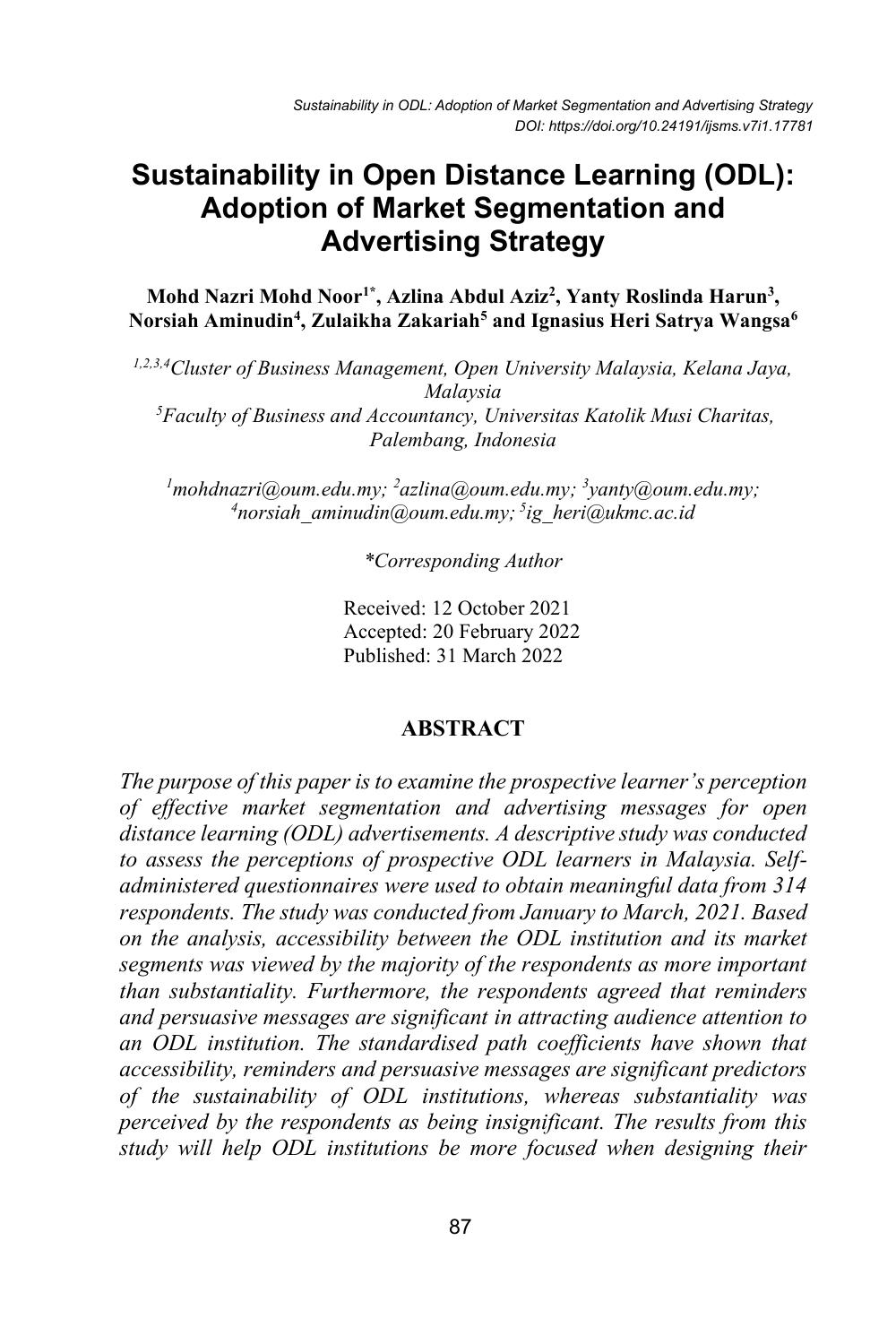*International Journal of Service Management and Sustainability, 7(1), 87 - 106 International Journal of Service Management and Sustainability, 7(1), 87 - 106*

*advertising messages, and will deepen their understanding of market needs. These findings have strong implications for academic ODL institutions, particularly in the aspect of institutional sustainability based on effective market segmentation and the right strategy of advertising messages.*

**Keywords:** *Market segmentation; Substantiality; Accessibility; Reminder; Persuasive; Open distance learning; Sustainability*

## **INTRODUCTION**

The recent development of tertiary education businesses indicates that an effective marketing strategy is very important (Bao, 2020). Open distance learning (ODL) has gained momentum in the past two decades due to the remarkable global growth and expansion experienced by the higher education sector (Faridi & Ouseph, 2014; Kalman, 2017; Latchem, 2018). Higher education providers (HEPs) that provide ODL education have aggressively sought to increase their competitiveness through the development of their capabilities and resources, especially with the increasing competition from traditional and other ODL institutions who are also aiming for business sustainability (Blaschke, 2012; Park, 2011). ODL institutions are searching for more practical methods of creating and maintaining sustainability by leveraging the resources available in the existing ODL environment, such as institutional reputation, technological advances, e-learning modules and service management (Latchem, 2018; Munira & Fadzil, 2008; Richter & McPherson, 2012).

ODL has become a new learning trend since the Covid-19 outbreak (Bao, 2020; Favale et al., 2020). The learning process is now moving beyond the existing physical classroom environment. ODL offers numerous benefits, such as a personalised lifelong learning programme; valuable social networking, and increased time and cost-saving for the institution and students. Many conventional HEPs have advised their students to attend online courses to initiate a new learning culture (QS Rankings, 2020). The number of online programmes is also increasing steadily. The choice of programmes depends on the interests of the prospective student and ranges from basic certification to PhD level. There is also an increasing number of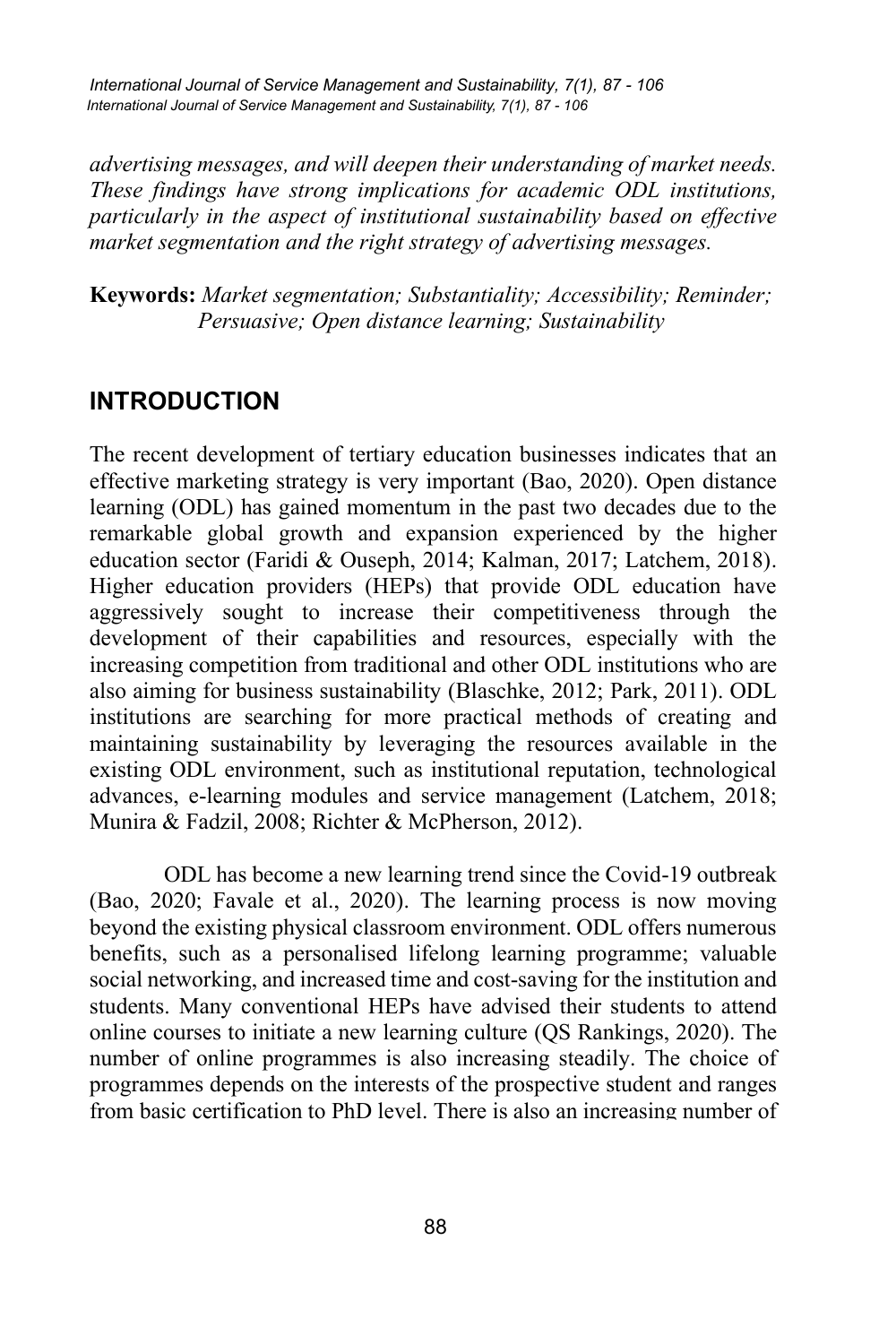regulatory bodies. Therefore, creativity is very important for universities to promote and deliver their programmes and services to the public.

The promotion of ODL programmes and their excellent services must be well thought out by the university. This is because the budget spent on advertising must bring in satisfactory returns. Therefore, the choice of the type of advertisement used must consider the strengths of the media channel, the messages conveyed and the market segment. This is to ensure a satisfactory response from the target market. The choice of media and type of messages must also take into account their exclusivity (Oh, 2013). This is to portray a good image of the ODL institution and its programmes. Creative messages will add value to the advertisement and change the users' perspective on the ODL programmes and services offered by educational institutions. However, as the business environment is becoming more competitive, more companies can to harmonise their advertisements with what the consumer wants to know.

To date, there are limited studies linking the different types of advertising messages and market segmentations to the intention of working adults to continue their studies as ODL students (Bao, 2020; Favale et al., 2020). In the meantime, ODL institutions are continuously searching for the best marketing strategy and model to attract prospective learners' attention that can be adopted for educational business sustainability (Ali & Fadzil, 2013). Generally, any type of business organisation will identify the appropriate market segments and decide which one to serve. Regardless of the type of market segmentation used by the organisation, the primary goal of the process is to create a marketing programme that fits the wants of a particular segment (Kotler & Armstrong, 2018).

Several methods that can be adopted to develop market segments (Grover et al., 2011). A business organisation will determine which segment to serve and how substantial its size is. Usually, an organisation will combine more than one variable to obtain a clearer and better-defined target group. However, not all segmentation schemes are useful (Kotler & Armstrong, 2018). To make it useful, a business must focus on the criteria of effective market segmentation, such as substantiality and accessibility (Donovan & Henley, 2012; Lamb et al., 2011). This process will boost student intakes, thus contributing towards business sustainability.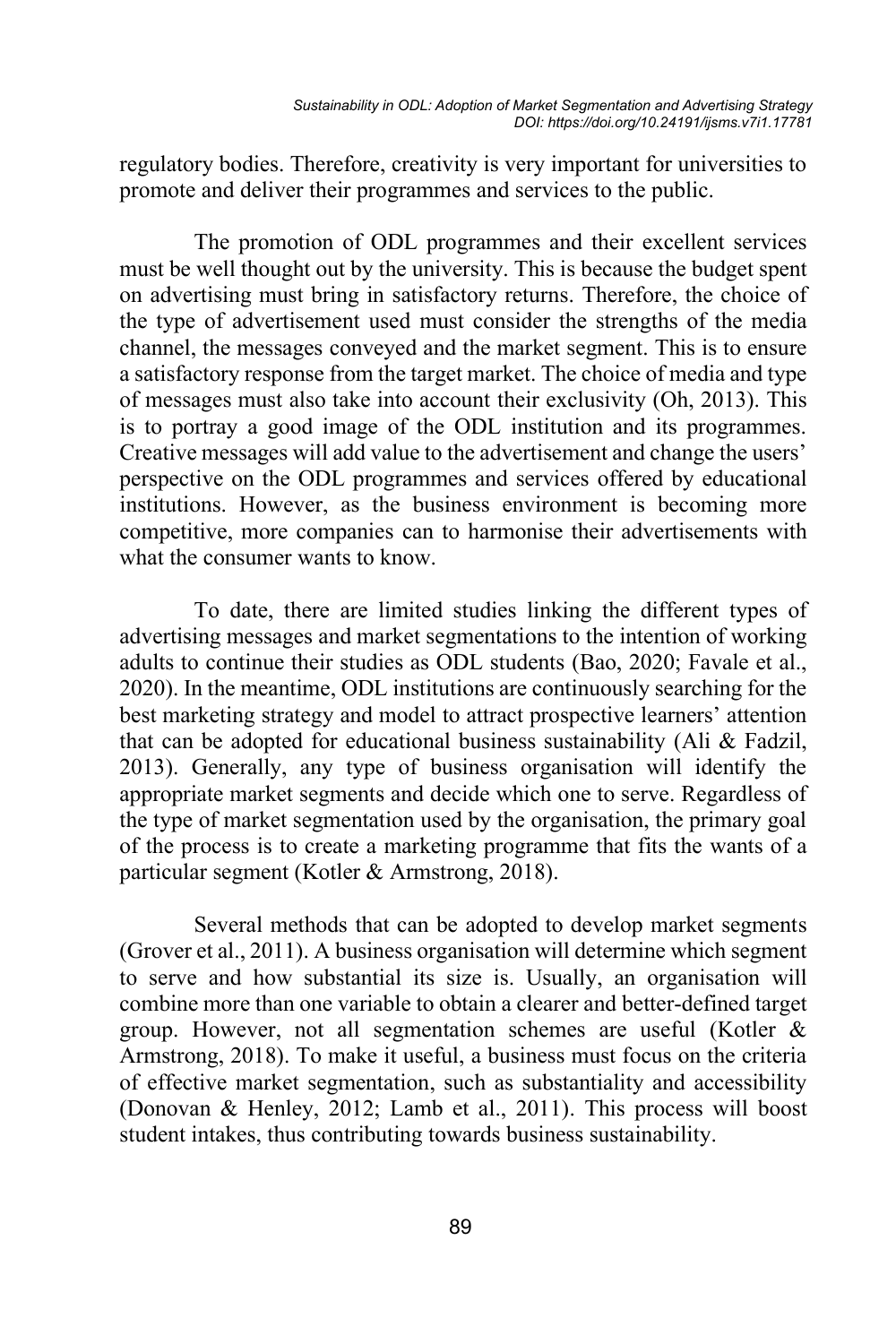Among the important strategies used is the institution's identification of the motives of the target market. The way the prospective learners perceive ODL institutions' advertisements is different from the way they perceive consumer product and service advertisements. Some prefer reminder advertising messages, while others consider persuasive messages to be the better choice. Prospective learners are the ones who decide which types of messages influence them to enrol on a particular programme.

Since its inception, Open University Malaysia's (OUM) management has seen marketing as an effective technique to generate awareness for its 40 academic programmes. Their existing marketing strategy has brought in 26,000 active learners so far, but the number of students enrolling fluctuates every year. As such, management believes that there must be a factor related to market segmentation and promotion that will ensure a more consistent and satisfactory learners' enrolment rate.

This research aims to question whether, based on existing literature, it can be said that substantiality and accessibility are effective forms of market segmentation. Is it right to claim that reminders and persuasive messaging techniques are preferred by prospective ODL learners? It is time to identify prospective learners' preferred types of advertisements and a more effective way of segmenting the market, which, in the end, will bring more students to the business. Information obtained from this study may provide a greater and more useful understanding of the future marketing strategies that should be employed by ODL institutions.

Based on the background of the study, the researchers have identified three objectives to be achieved. The objectives are as follows:

- 1. To assess the effects of substantiality, accessibility, reminders and persuasive messages in marketing communication programmes for the sustainability of ODL institutions.
- 2. To examine the most effective market segmentation criteria to be focused on by ODL institutions in their marketing programmes to ensure the sustainability of ODL institutions.
- 3. To examine the preferred type of messages to be adopted by ODL institutions in their marketing programmes to ensure the sustainability of ODL institutions.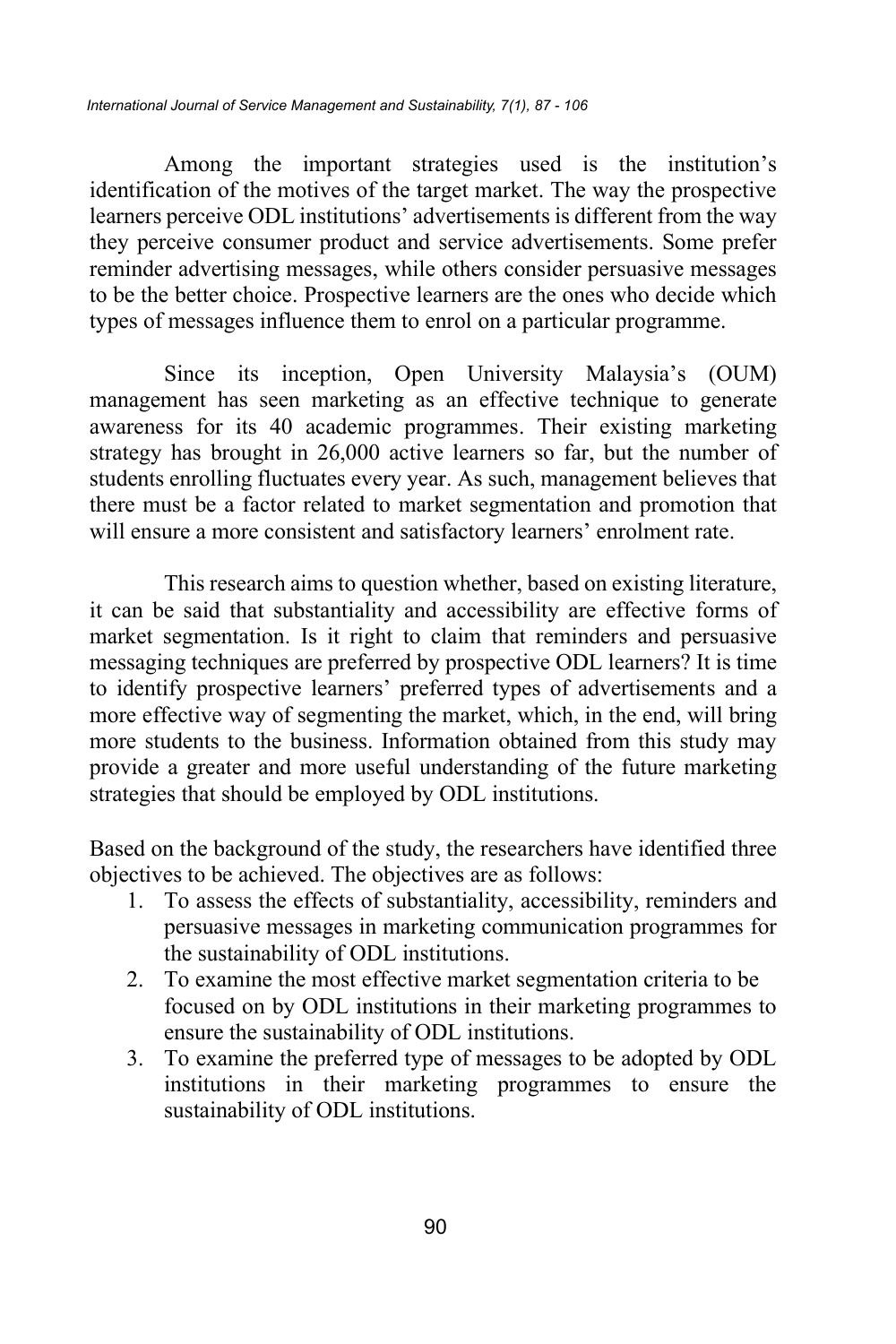## **LITERATURE REVIEW**

### **Sustainability of ODL Educational Institutions**

The increasing need for individuals to have access to higher education is of profound importance to the sustainability of ODL institutions. Higher education has its responsibility to promote knowledge, as an educated population will increase socio-economic mobility, hence uplifting society. The number of higher education institutions engaged in sustainable development elements, such as technology-enabled teaching and learning, technology-based research, engagement with the market segment, development of ODL programmes and rendering of high-quality services, is increasing every year (Husaini & Jusoh, 2017). Therefore, several indicators have been developed to provide a clear view of the current overall progress of ODL institutes towards sustainability (Lozano et al., 2013).

Providing opportunities for continuous education to as many people as possible is among the ultimate focuses of higher education providers to remain sustainable. Open Distance Learning (ODL) is a viable platform for education and lifelong learning opportunities that are relevant to individuals at the workplace and mass society for nation building. Through ODL, more people have greater opportunities to improve their employability and income. Therefore, higher education institutions need to take into account at least three aspects of ODL institutional sustainability: the quality of the programme and services provided; understanding of the market segment; and creative marketing communication (Parsons & Shelton, 2019; Salvioni et al., 2017).

The number of learners enrolled in the system indicates the efforts undertaken by ODL programmes to be made easily available and reachable to all. As mentioned earlier, the accessibility of these programmes and their marketing communications are also important aspects that should integrate sustainability into all actions taken by ODL institutions. Existing literature has found that the ability to sustain a business has become an important factor in increasing the market share of private educational institutions (Goni et al., 2017; Roos & Guenther, 2020; Shrivastava, 2020).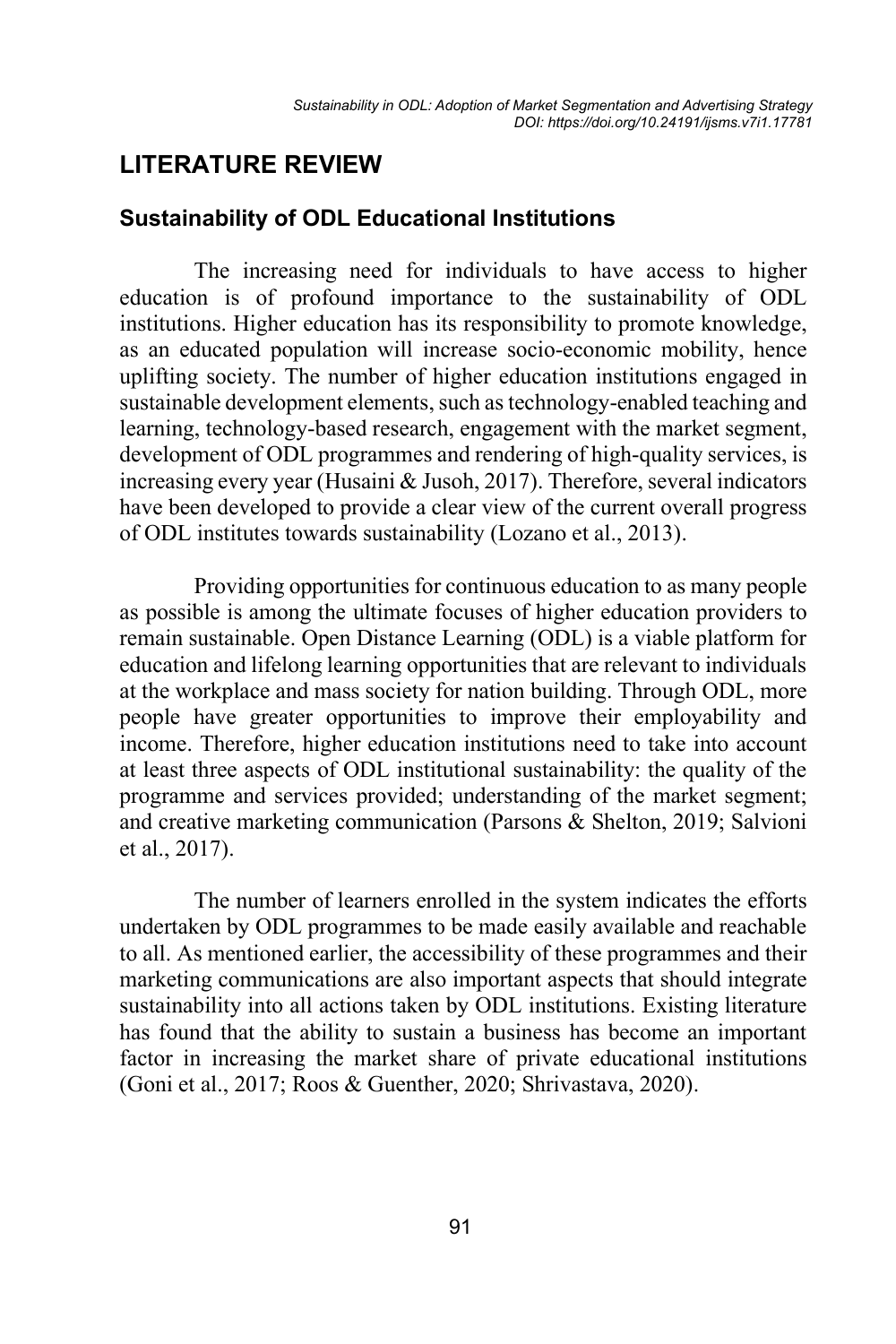### **Understanding Effective Market Segmentation for ODL Institutions**

Market segmentation is about knowing your customers, giving them exactly what they want or may want, building strong affiliations with channel affiliates and co-marketing partners and communicating with them via highly targeted promotional media, such as event sponsorships, interactive websites, personalised emails and trade magazines (Lamb et al., 2011). In other words, it is a technical way of truly understanding the customer.

ODL institutions require a different approach when segmenting their prospective learners. The university market has been characterised as being comprised of three main segments, those being matured students, high school leavers and, recently, international students. Each segment will consider different factors when choosing a university (Constantinides & Stagno, 2011). Nevertheless, the feasibility of market segmentation should be considered and advertisements must indicate the relevance of the programmes and services being offered to their target market (Angulo et al., 2010). Several authors have suggested good market segmentation strategies, such as through substantiality and accessibility (Lamb et al., 2011). These parameters will be explained further in the following sections.

### **Substantiality of the Market and its Effect on the Sustainability of an ODL Institution**

Substantiality refers to the segment that is sufficiently large and profitable to be economically viable for an organisation to pursue (Kotler  $\&$ Armstrong, 2018). It typifies that a segment should be the largest possible homogenous group worth going after with a tailored programme. A segment should also be large enough to warrant developing and maintaining a special marketing mix (Lamb et al., 2011). Substantiality is a common way to direct the value of segmenting opportunities, and, thus, achieve the organisation's objectives. Previous studies have found that substantiality must address the organisation's objectives clearly, as this will eliminate the possibility of designing ineffective and inefficient targeting material to potential segments (Pires & Stanton, 2000). The organisation's top management should be actively involved in the market segmentation process from the beginning.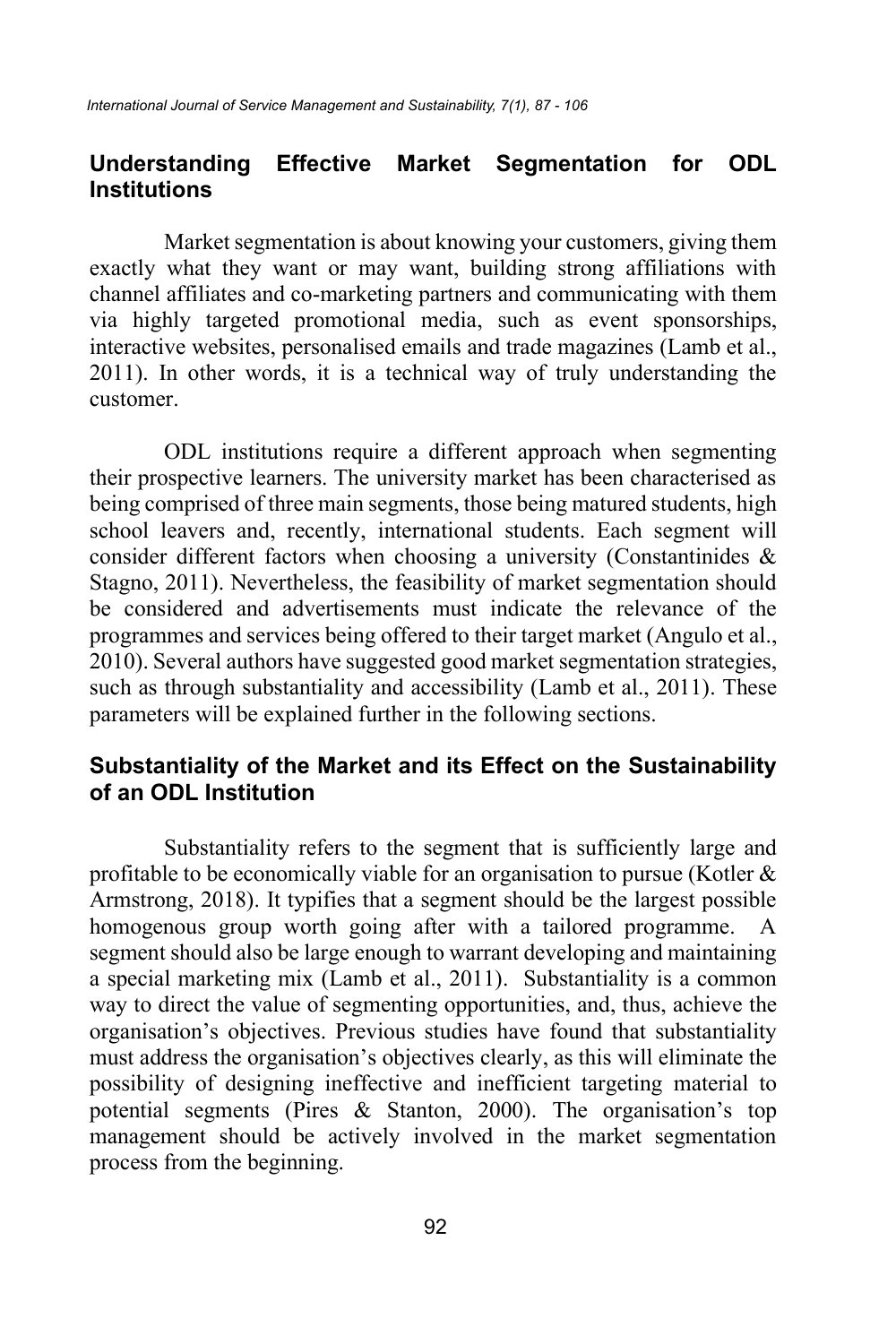Previous studies have shown a positive and significant relation between substantiality and the sustainability of a business (Donovan  $\&$ Henley, 2012; Pires & Stanton, 2011). Hence, this study suggests the following hypothesis:

H1: There is a positive and significant relationship between the substantiality of a market and the sustainability of ODL institutions.

### **Accessibility of the Market and its Effects on the Sustainability of an ODL Institution**

Accessibility is the degree to which a segment can be effectively reached and served (Kotler & Armstrong, 2018). It largely rests upon the ability of an organisation to direct its marketing efforts to a particular segment. Media coverage, distribution and the influence of behavioural factors all require evaluation. It is also important to choose a media mix that will reach the targeted segment both economically and efficiently. Similarly, the distribution network chosen must be effective in reaching the chosen sub-segment. The organisation must be able to reach members of targeted segments with their customised marketing mix (Lamb et al., 2011). The main concerns of accessibility are related to the optimisation of the budget at hand and the ability to reach differentiated and mass targeted audiences. Previous studies have shown a positive and significant relationship between accessibility and the sustainability of a business (Angulo et al., 2010; Matz et al., 2017). Therefore, this study proposes the following hypothesis:

H2: There is a positive and significant relationship between the accessibility of the market and the sustainability of ODL **institutions** 

### **Understanding Effective Advertising Messages for ODL Institutions**

Advertising messages can be classified according to their aim. The aim could be to persuade or remind the targeted audience about products or services. The right advertising message plays an important role in raising consumer awareness and building a favourable impression, thus establishing long-term relationships.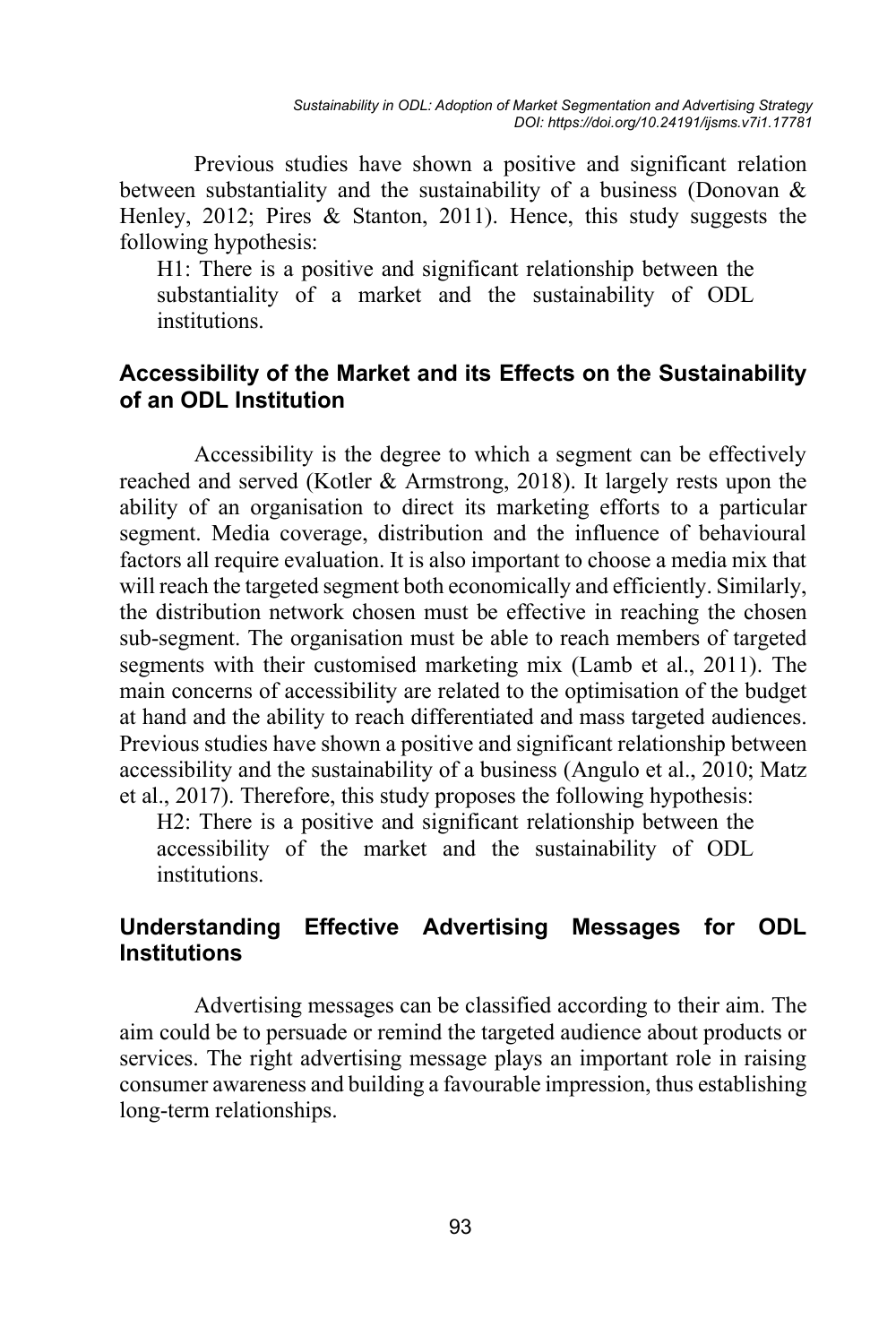### **Persuasive Advertising Messages and their Effects on the Sustainability of an ODL Institution**

Persuasion is the act of making a person do or believe something by giving them a good reason to do so. The objective of persuasive advertising is to build consumers' liking, conviction and preference towards a business (Tutaj & Van Reijmersdal, 2012). Persuasive advertising may convince consumers with a certain belief that leads to a particular behavioural action, such as purchasing a product or service. Persuasive advertising uses various techniques to appeal to the logical and emotional sides of the decisionmaking process. Not all consumers are strictly rational or purely emotional in their purchasing decisions. There are always rooms for both objective facts and creativity when it comes to influencing the consumers' beliefs and behaviour (Matz et al., 2017).

There are persuasive advertising messages that use comparative advertising as a strategy. The advertisement will make an explicit comparison to the attributes of close competitors (Shareef et al., 2019). A persuasive advertising message works best when it stimulates the consumers' cognitive and affective processes, especially when they try to understand the advertisement in a detailed and analytical way (Fleck et al., 2012; Lu et al., 2019). Some advertisers use authority figures and emotional tactics to attract the attention of their targeted market segment. Previous studies have shown a positive relationship between persuasive advertisements and consumers' perceptions of the sustainability of an organisation (Constantinides & Stagno, 2011; Fleck et al., 2012; Lu et al., 2019). Hence, in the context of this study, it can be hypothesised that:

H3: Persuasive advertising messages have a positive and significant relationship with the sustainability of ODL institutions.

### **Reminder Advertising Messages and their Effects on the Sustainability of an ODL Institution**

Fundamentally, this type of advertising focuses on stimulating consumers' intent to re-purchase products or services (Kotler & Armstrong, 2018). Reminder advertising is used primarily by established brands or in a follow-up to a more extensive ad campaign to remind the consumer about the product or service; or to introduce new life or theme into existing campaigns (Lamb et al., 2011).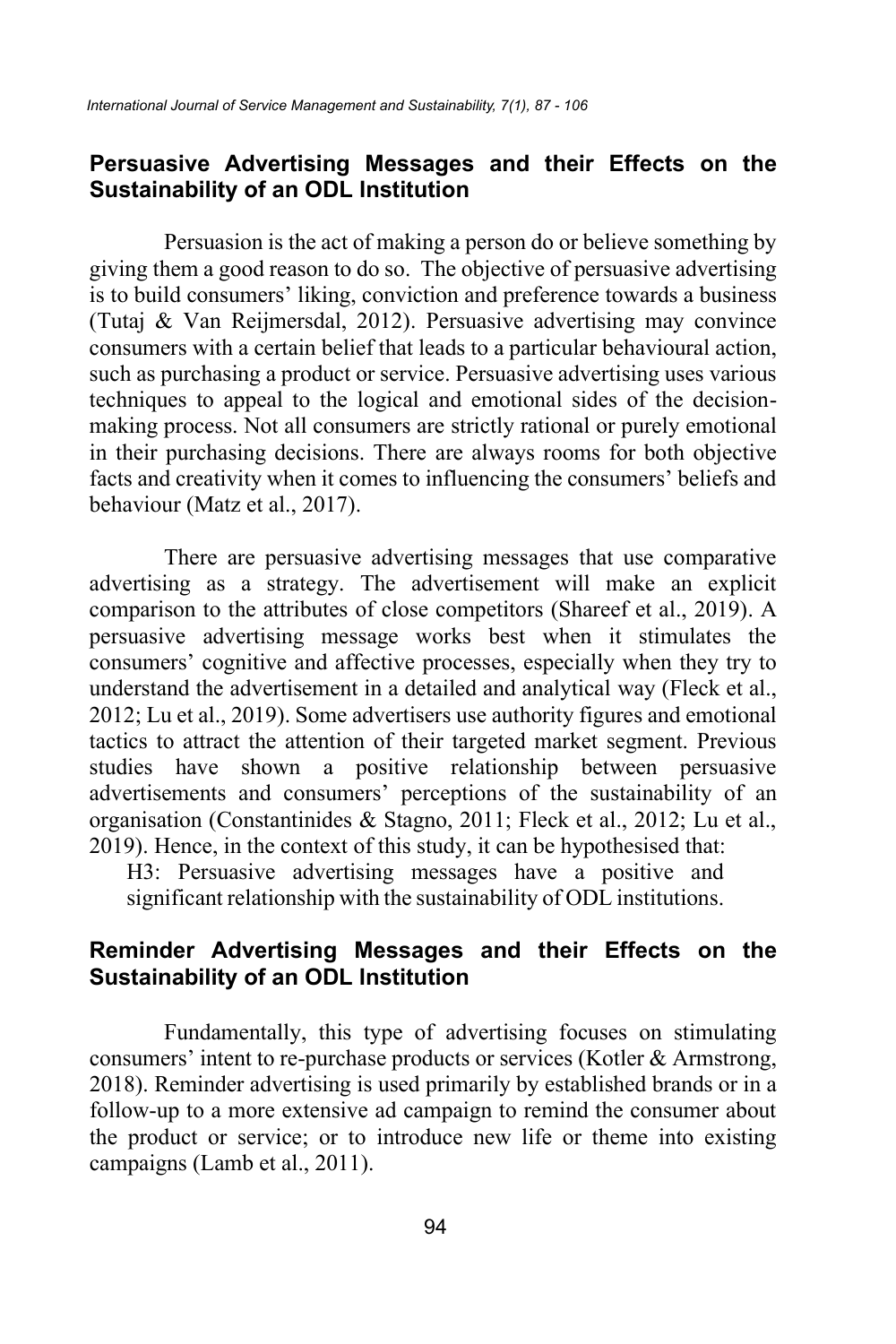Reminder advertising also serves to enhance the top-of-the-mid awareness of the brand and reinforce key messages of brand values and the recent offers. The strategy applied in this type of advertising is to mention the name of the product and testimonials of existing customers. The messages will be repeated many times to keep the targeted consumers interested in, and aware of, a well-established product that is most likely at the mature or end-stage of its product life cycle (Verma, 2009). Previous studies have shown the significant effects of reminder advertisements on consumers' perception of the sustainability of a business (Constantinides & Stagno, 2011; Fleck et al., 2012). Therefore, it can be hypothesised that: H4: Reminder advertising has a positive and significant relationship with the sustainability of ODL institutions.

## **RESEARCH METHODOLOGY**

This research focuses on the analyses that are relevant to achieving the three objectives mentioned in the earlier part of this paper. Self-administered questionnaires were distributed to 350 prospective ODL learners in Malaysia. According to Sekaran & Bougie (2020), on average, there will be approximately 10 to 20 percent of the respondents that will not answer the questionnaire. The convenience sampling technique was adopted as the method of collecting data. Data were collected from January to March, 2021, among employees who work in the public and private sectors. The researchers also distributed the questionnaires to self-employed individuals. A total of 314 valid responses were obtained, and the percentage of valid responses is 89.71 percent.

The measured items were adapted and modified from past studies related to market segmentation, effective advertising messages and institutional sustainability. Table 1 shows the measured items for each construct examined in this study. The respondents' background information comprised of age, gender, education level and occupation. The measured items developed were based on variables such as substantiality, accessibility, persuasion and reminder advertising for ODL institutions. Data obtained from the questionnaire were analysed using SPSS Version 22.0 to examine the respondents' profiles and perceptions of the market segmentation process, effective advertising messages and institutional sustainability. SMARTPLS was used to examine the target's endogenous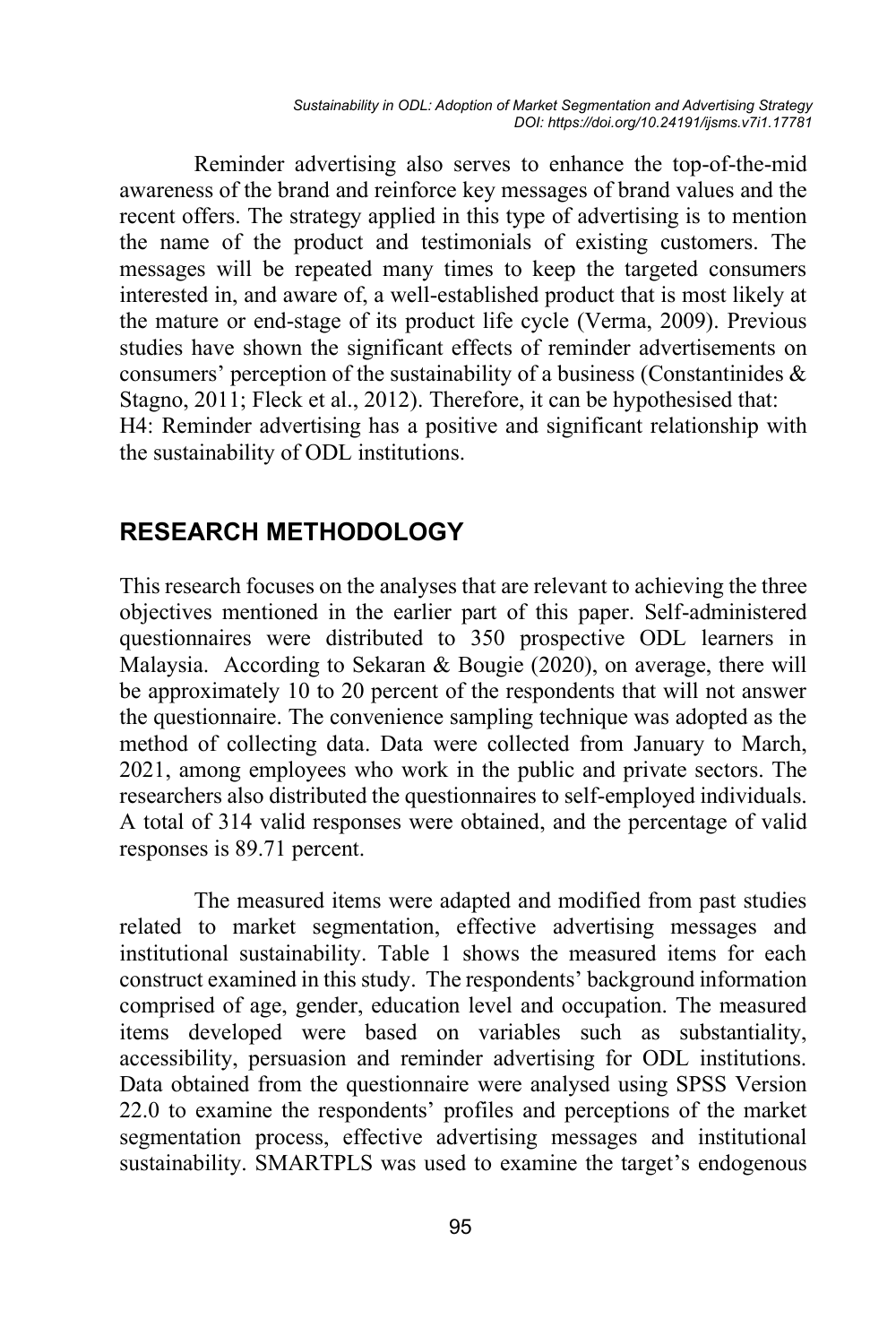variable variance, inner model path coefficient size, outer model loadings, indicator reliability, internal consistency, convergent validity, discriminant validity and structural path significance in bootstrapping.

#### **Table 1**

*Adapted and Modified Measured Items (Cooper-Thomas et al., 2012; Lu et al., 2019; Matz et al., 2017; Pires & Stanton, 2011; Shareef et al., 2019)*

| <b>Measured Items</b>                                                         |
|-------------------------------------------------------------------------------|
| Substantiality                                                                |
| SUB1: ODL advertisement must be targeted to the mass market                   |
| SUB2: ODL advertisement must be targeted to the market that can generate more |
| revenue                                                                       |
| Accessibility                                                                 |
| ACS1: ODL advertisement must be reachable by the target market                |
| ACS2: ODL advertisement must use a media that is high in its coverage         |
| ACS3: ODL advertisement must be targeted to a market that can be effectively  |
| served                                                                        |
| ACS4: ODL advertisement must be efficiently reached the target market         |
| Persuasive                                                                    |
| PER1: ODL advertisement must make a person believe about the institution      |
| PER2: ODL advertisement must convince a person about an institution           |
| Reminder                                                                      |
| REM1: ODL advertisement must remind a person about the existence of the       |
| institution                                                                   |
| REM2: ODL advertisement must highlight the achievement of an institution      |
| REM3: ODL advertisement must portray testimonials of existing students        |
| Sustainability                                                                |
| SUS1: ODL institution will remain relevant with the right marketing strategy  |
| SUS2: ODL institution will have more student's enrolment in the future        |
| SUS3: ODL institution will be the choice of many prospective students         |

# **ANALYSIS & FINDINGS**

A thorough analysis was conducted to understand the prospective ODL learners' view on effective market segmentation, advertising messages and sustainability. The results are as follows: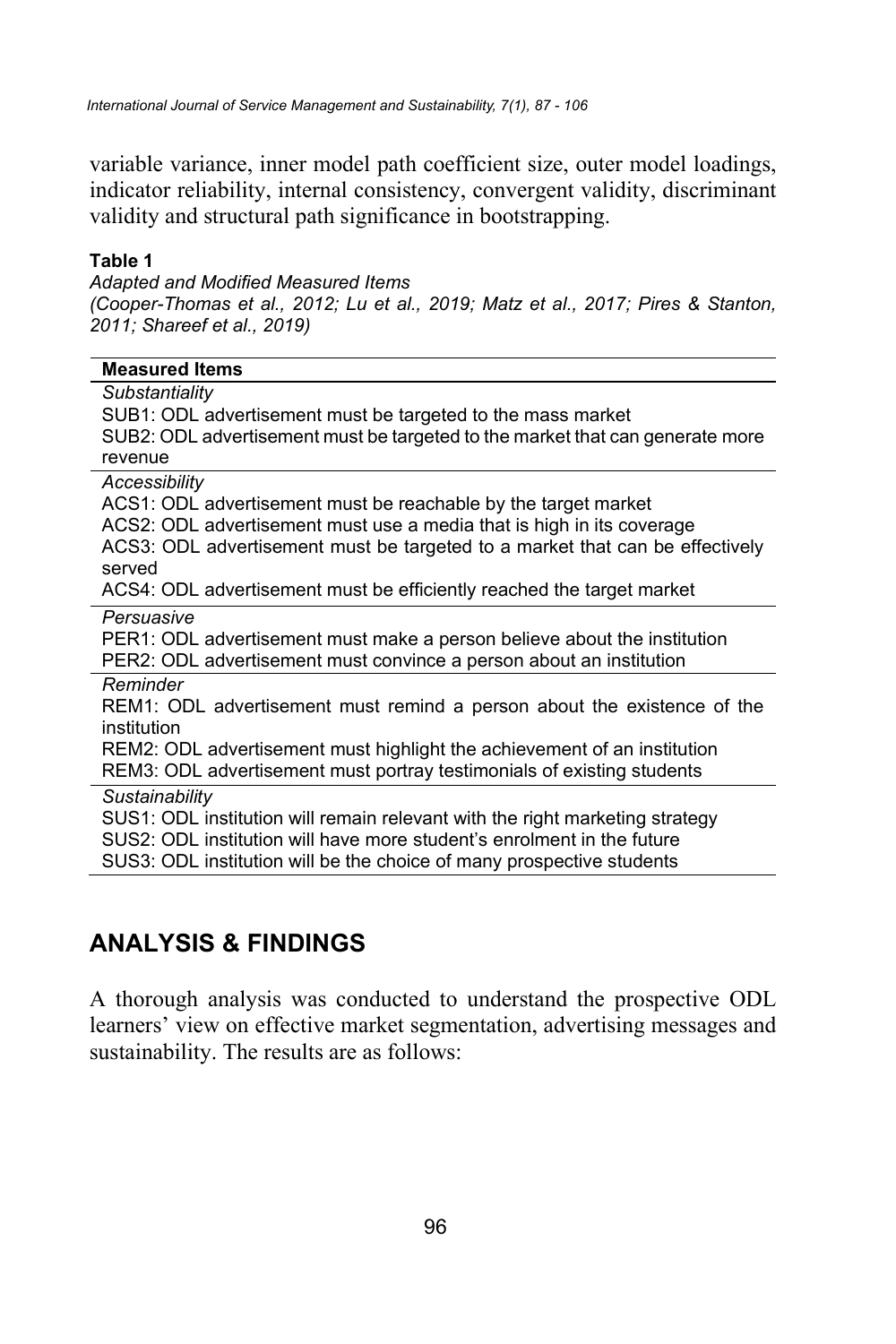| <b>Demographic Characteristics</b> | <b>Frequency</b> | Percentage |
|------------------------------------|------------------|------------|
| Generational Cohort (n=314)        |                  |            |
| Below 25 years old (Gen Z)         | 74               | 23.57      |
| $26 - 40$ years old (Gen Y)        | 104              | 33.12      |
| $41 - 55$ years old (Gen X)        | 90               | 28.66      |
| 56 - 76 years old (Baby Boomers)   | 46               | 14.65      |
| Educational Level (n=314)          |                  |            |
| <b>LCE/SRP/PMR</b>                 | 18               | 5.73       |
| MCE/SPM                            | 38               | 12.10      |
| <b>HSC/STPM</b>                    | 23               | 7.32       |
| Certificate                        | 21               | 6.69       |
| Diploma                            | 38               | 12.10      |
| Bachelor's Degree                  | 104              | 33.12      |
| Masters                            | 61               | 19.43      |
| PhD                                | 11               | 3.50       |
| Occupation (n=314)                 |                  |            |
| <b>Private Sector</b>              | 129              | 41.08      |
| <b>Public Sector</b>               | 122              | 35.85      |
| Self-Employed                      | 63               | 20.06      |

#### **Table 2**

*Demographical Characteristics of The Respondents*

As is shown in Table 2, the number of respondents who work in the public sector is as high as those who work in the private sector. With the increasing number of civil servants in Malaysia, this has become a common statistics. Meanwhile, easy access to education has allowed more people to have an equal opportunity to obtain a higher level of education. This research discovered a positive trend wherein a total of 68.15 percent of the respondents had tertiary education. The remaining 31.85 percent still have the opportunity to pursue tertiary education through ODL based on their accreditation of prior experiential learning (APEL) admissions.

A majority of the respondents belong to Generation Y, aged between 26-40 years old (33.12 percent). For Open University Malaysia (OUM), it is notable that the high percentage of students from Generation X  $(41 - 55$  years old) and Generation Z (Below 25 years old) offer a good opportunity for institutional sustainability.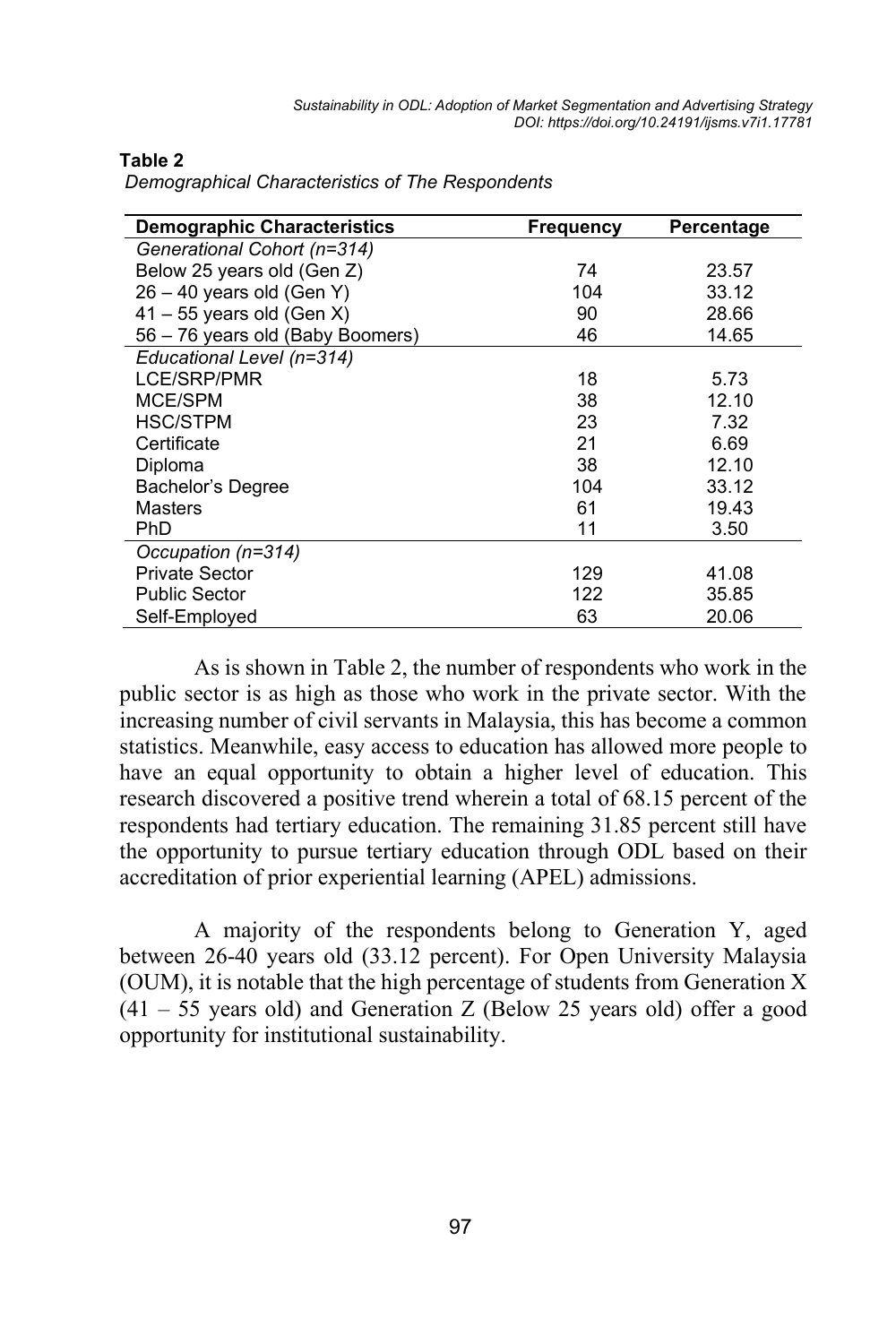*International Journal of Service Management and Sustainability, 7(1), 87 - 106*

#### **Figure 1**

*SMARTPLS Reflective Model for Effective Market Segmentation, Preferred Advertising Messages and Sustainability of ODL Institution*



**Note:** ACS – Accessibility, PER – Persuasive, SUB – Substantiality, REM – Reminder, SUS – Sustainability

Figure 1 indicates that the coefficient of determination  $\mathbb{R}^2$  is 0.624 for the SUS endogenous latent variable. This means that the four latent variables (ACS, PER, SUB and REM) moderately explain the variance in SUS (62.4%). The inner model path coefficient suggests that SUB has the strongest effect on ACS (0.589), followed by REM (0.183) and PER (0.105). However, the hypothesised path relationship between SUB and SUS is below 0.1. The standardised path coefficients for ACS, PER and REM are above 0.1 and are statistically significant. However, the standardised path coefficient for SUB is not statistically significant (0.043 < 0.1). Hence, it can be concluded that ACS, PER and REM directly predict SUS.

Table 3 indicates that all composite reliabilities are greater than 0.70. This means that the measured items have internal reliability consistency. As for convergent reliability, all average variances extracted (AVE) are higher than 0.50 (Hair et al., 2014).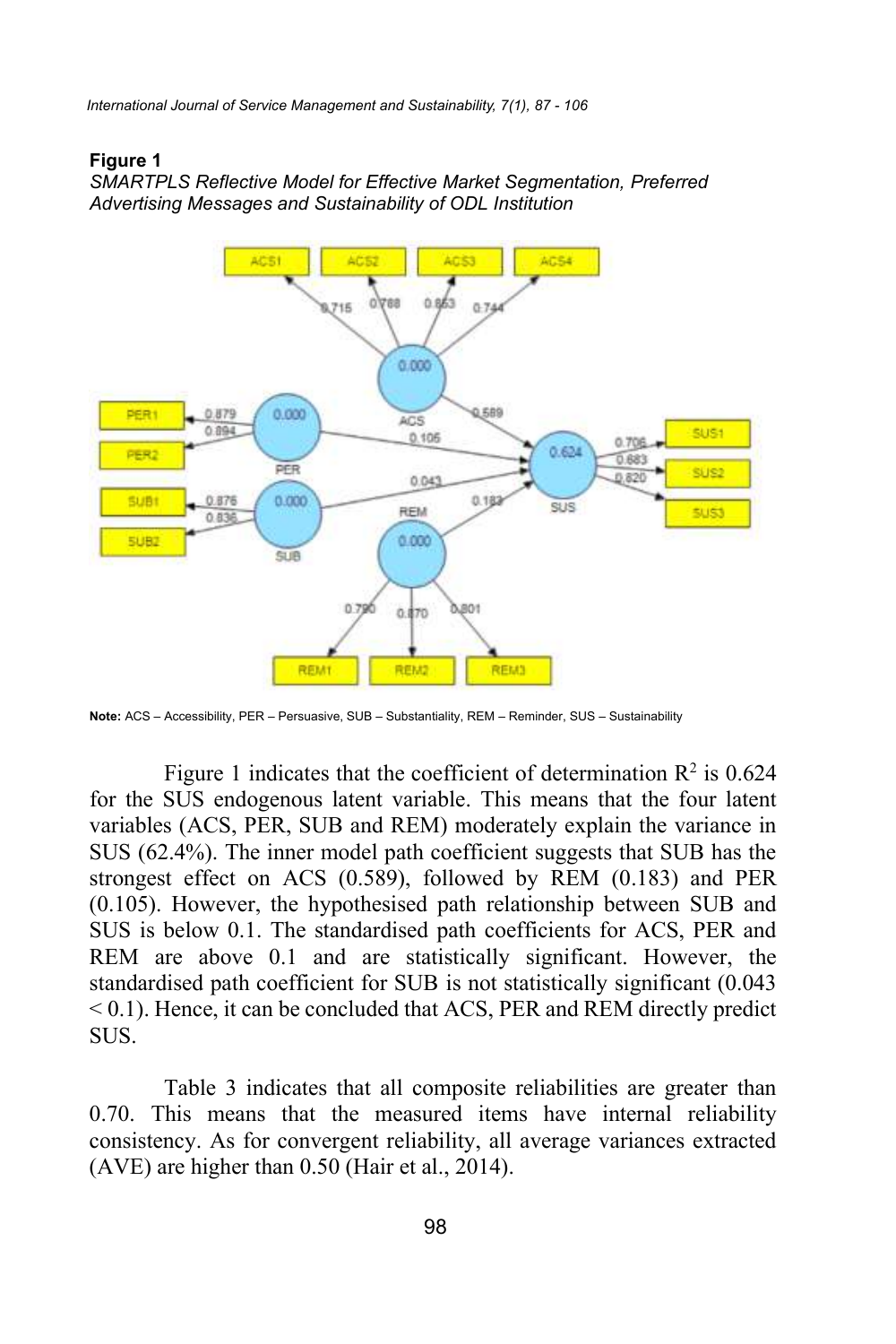| Latent<br>Variable | <b>Indicators</b> | Outer<br>Loadings | Indicator<br>Loadings | Composite<br><b>Reliability</b> | <b>AVE</b> |
|--------------------|-------------------|-------------------|-----------------------|---------------------------------|------------|
| ACS                | ACS <sub>1</sub>  | 0.7155            | 0.5119                | 0.8583                          | 0.6034     |
|                    | ACS <sub>2</sub>  | 0.7880            | 0.6209                |                                 |            |
|                    | ACS3              | 0.8525            | 0.7268                |                                 |            |
|                    | ACS4              | 0.7442            | 0.5538                |                                 |            |
| <b>PER</b>         | PFR <sub>1</sub>  | 0.8785            | 0.7718                | 0.8798                          | 0.7855     |
|                    | PER <sub>2</sub>  | 0.8939            | 0.7991                |                                 |            |
| <b>REM</b>         | RFM1              | 0.7897            | 0.6236                | 0.8608                          | 0.6738     |
|                    | RFM <sub>2</sub>  | 0.8698            | 0.7566                |                                 |            |
|                    | REM <sub>3</sub>  | 0.8007            | 0.6411                |                                 |            |
| <b>SUB</b>         | SUB <sub>1</sub>  | 0.8763            | 0.7680                | 0.8462                          | 0.7336     |
|                    | SUB <sub>2</sub>  | 0.8361            | 0.7449                |                                 |            |
| <b>SUS</b>         | SUS <sub>1</sub>  | 0.7065            | 0.4991                | 0.7819                          | 0.5461     |
|                    | SUS <sub>2</sub>  | 0.6828            | 0.4662                |                                 |            |
|                    | SUS3              | 0.8204            | 0.6731                |                                 |            |

#### **Table 3**  *Result Summary for The Reflective Outer Model*

#### **Table 4**

*Discriminant Validity*

| <b>Indicators</b> | <b>AVE</b> | <b>Square Root</b> |
|-------------------|------------|--------------------|
| <b>ACS</b>        | 0.6034     | 0.7768             |
| <b>PER</b>        | 0.7855     | 0.8863             |
| <b>REM</b>        | 0.6738     | 0.8209             |
| <b>SUB</b>        | 0.7336     | 0.8565             |
| <b>SUS</b>        | 0.5461     | 0.7390             |

#### **Table 5**

*Fornell-Larcker Criterion Analysis for Discriminant Validity*

|            | <b>ACS</b> | <b>PER</b> | <b>REM</b> | <b>SUB</b> | <b>SUS</b> |
|------------|------------|------------|------------|------------|------------|
| <b>ACS</b> | 0.7768     |            |            |            |            |
| <b>PER</b> | 0.4642     | 0.8863     |            |            |            |
| <b>REM</b> | 0.5698     | 0.5155     | 0.8209     |            |            |
| <b>SUB</b> | 0.4273     | 0.4151     | 0.3215     | 0.8565     |            |
| <b>SUS</b> | 0.7203     | 0.4906     | 0.5863     | 0.3967     | 0.7390     |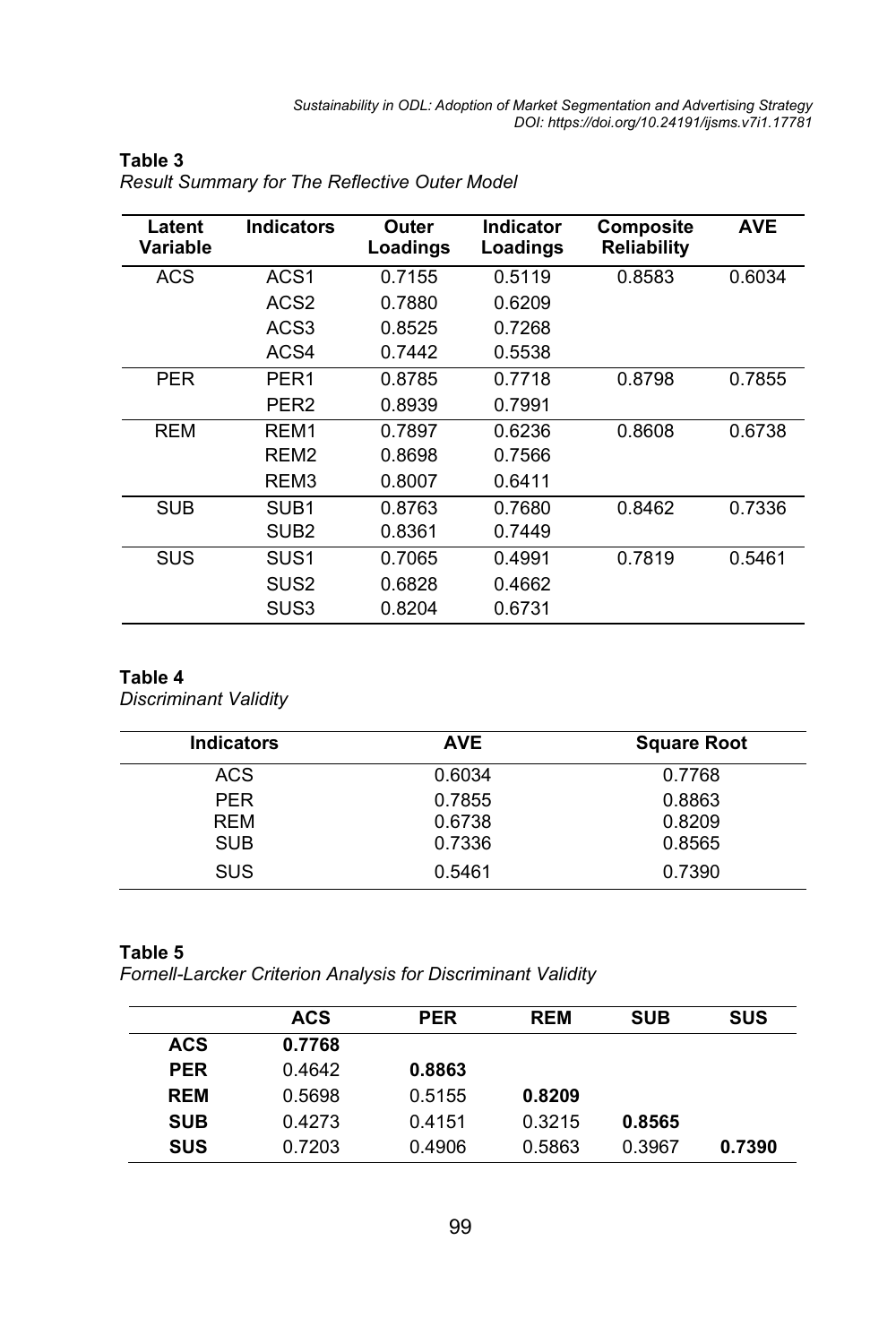Tables 4 and 5 show that the square roots of AVE for each latent variable are greater than the correlations of the latent variables. This indicates that the measures of the construct are not highly related to each other (Hair et al., 2014).

Table 6 indicates that the ACS  $\rightarrow$  SUS, PER  $\rightarrow$  SUS and REM  $\rightarrow$ SUS T-statistics are greater than 1.96. However, the SUB  $\rightarrow$  SUS T-statistic is less than 1.96. Therefore, aside from SUB, all variables have shown evidence of significant relationships. This is consistent with the earlier assessment of the reflective PLS-SEM model.

#### **Table 6**

| Path                  | <b>T-Statistics</b> |
|-----------------------|---------------------|
| $ACS \rightarrow SUS$ | 8.0745              |
| $PER \rightarrow SUS$ | 2.6695              |
| $REM \rightarrow SUS$ | 3.9853              |
| $SUB \rightarrow SUS$ | 1.1116              |

*Checking The Significance Level of The Inner Model Using Bootstrapping*

Table 7 summarises the hypotheses testing. It was found that H2, H3 and H4 are supported while there is insufficient evidence to support H1. This is perhaps due to the prospective learners' perception that, in order to be effective, the marketing communication must be able to reach their intended segment. Markets that are too substantial will create problems, such as the issue of the reachability of the segment. Therefore, integrated marketing communication must be properly planned to standardise the message across media channels. The ODL institutions must ensure that the market segments are effectively reached and served. In the meantime, effective advertising must be formulated to remind the targeted segment of the institute, followed by persuading them to pursue their studies at the ODL institution. The findings are consistent with previous studies conducted by Angulo et al. (2010), Constantinides and Stagno (2011) and Fleck et al. (2012). Hence, all research objectives in this study were successfully achieved.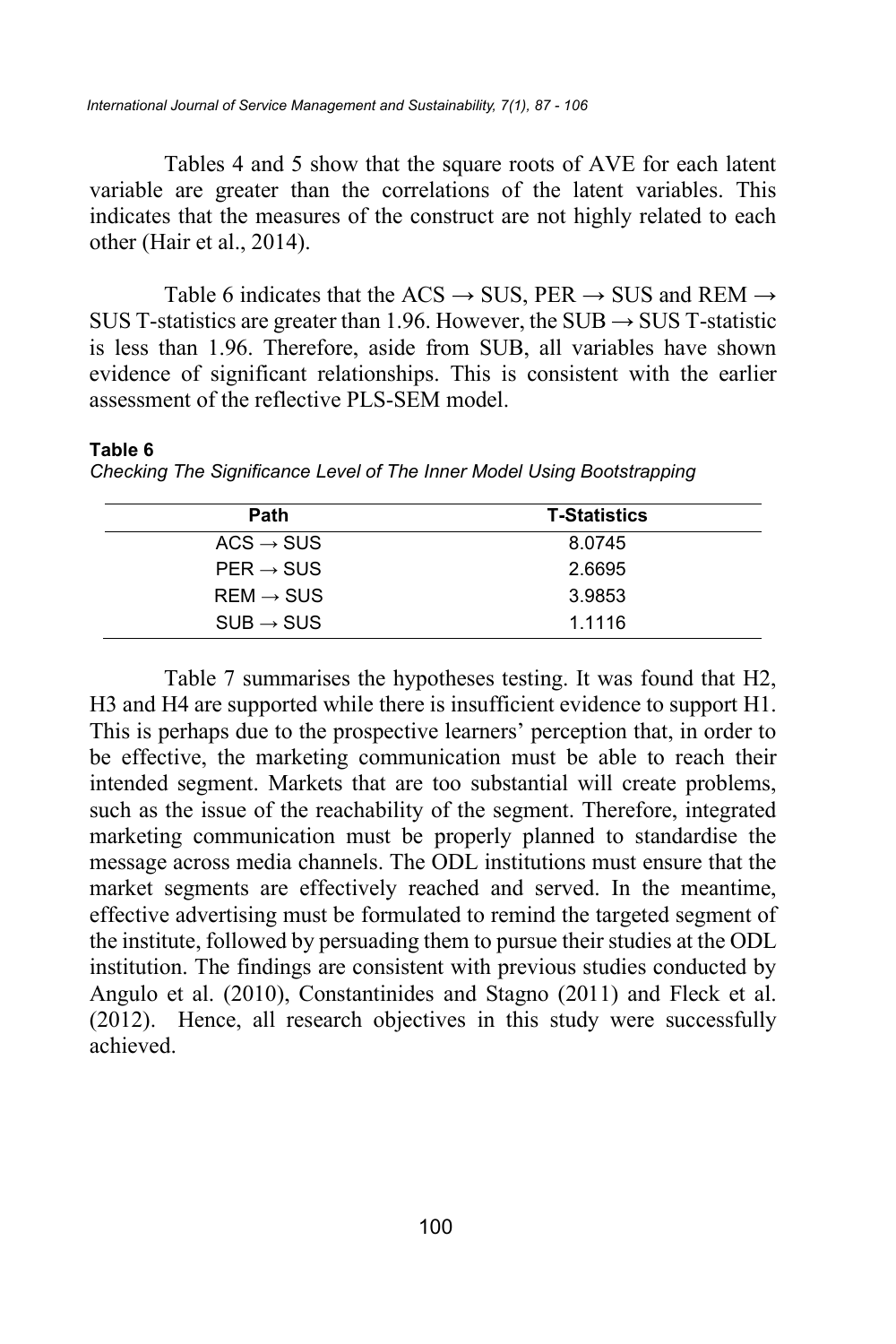Sustainability in ODL: Adoption of Market Segmentation and Advertising Strategy *DOI: https://doi.org/10.24191/ijsms.v7i1.17781*

| <b>Hypothesis</b> | <b>Statement</b>                                                                                                                                     | <b>Results</b> |
|-------------------|------------------------------------------------------------------------------------------------------------------------------------------------------|----------------|
| H1                | positive and significant<br>There<br>is a<br>relationship between the substantiality of the<br>market and the sustainability of ODL<br>institutions. | Not Supported  |
| H2                | positive and significant<br>There is a<br>relationship between the accessibility of the<br>market and the sustainability of ODL<br>institutions.     | Supported      |
| H3                | Persuasive advertising has a positive and<br>significant relationship with the sustainability<br>of ODL institutions.                                | Supported      |
| H4                | Reminder advertising has a positive and<br>significant relationship with the sustainability<br>of ODL institutions.                                  | Supported      |

**Table 7**  *A Summary of The Hypotheses Testing*

## **CONCLUSION**

The growing concern of marketing communication strategies has necessitated ODL institutions to consider effective market segmentation and the right type of advertising that is used to promote their universities, programmes and services to the right market. This is to ensure the sustainability of the educational institutions. The results of this study portray the unique perspectives prospective Malaysian learners have towards market segmentation strategies and advertising messages in the media. An empirical investigation has confirmed that the majority of prospective learners perceive that accessibility between the ODL institution and the market segment is very important. In the meantime, ODL advertisements must incorporate the elements of reminders and emotional connections to persuade prospective learners to pursue their tertiary education. This is in tandem with the research findings, which also discovered that the majority of Malaysians appreciate advertising messages and market segmentation strategies on products and services that are consistent with their current lifestyles and perceptions towards education. Thus, such beliefs and opinions will also contribute to the sustainability of an educational institution.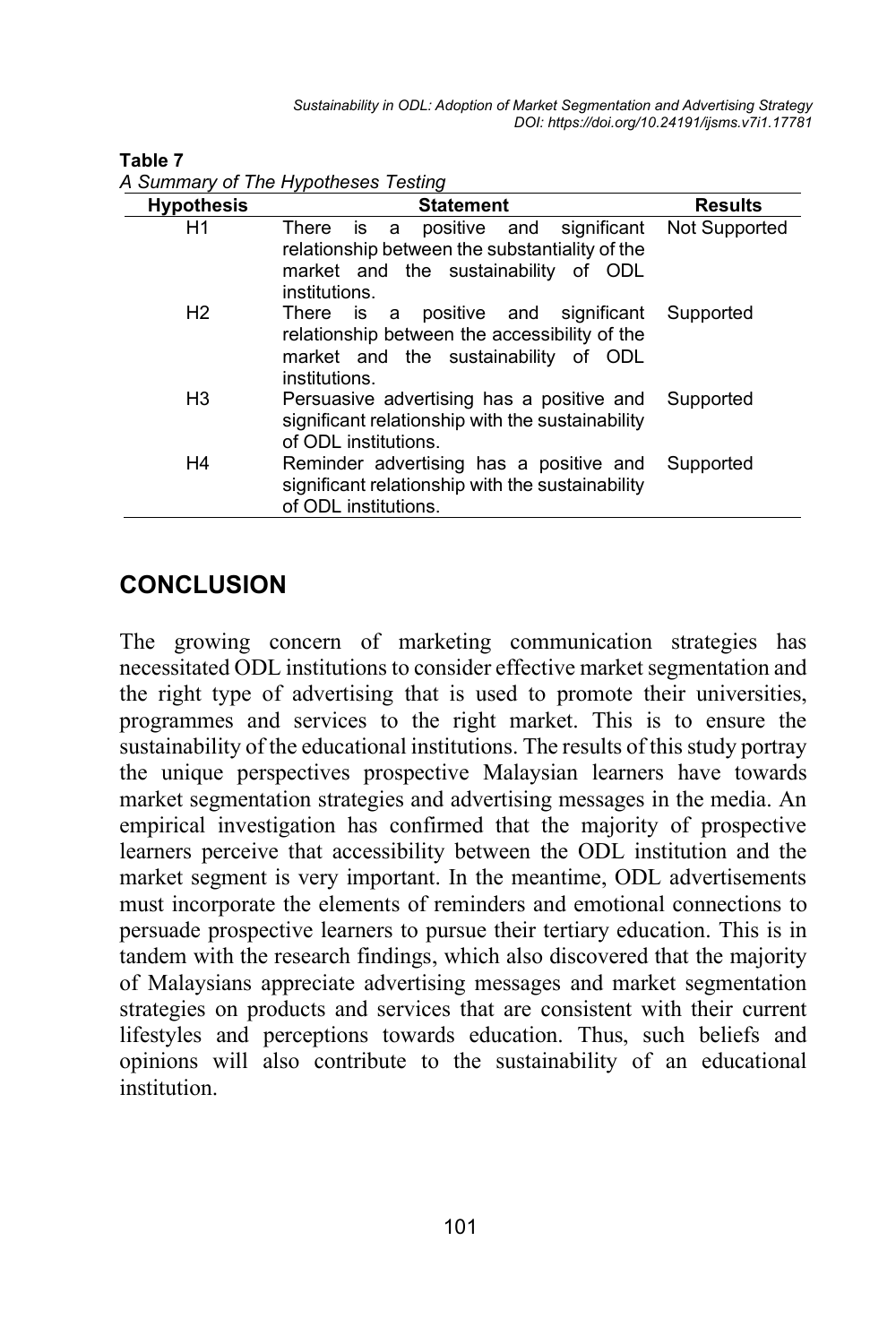This study had several limitations. Since the study adopted the convenience sampling method, the outcomes are only applicable in the context of Malaysia. The timing of this study is also another factor that limits the generalisability of the findings. The COVID-19 pandemic had limited the chances of involving more respondents for the study.

For future ODL studies, it is recommended that the researchers examine the effect of identifiability and responsiveness on the sustainability of the ODL institution, due to those two factors that were found to be relevant in the context of conventional market segmentation (Lamb et al., 2011).

The implications of this study can be seen from both theoretical and practical aspects. Accessibility, persuasive and reminder add to the new body of knowledge in the context of economics and social dimensions in the sustainability theory (Faridi & Ouseph, 2014). On the other hand, from the practical aspect, the marketing departments of ODL institutions may adopt the three variables in their marketing strategy. This will ensure consistency in students' intake for the benefit of the ODL institutions in the future.

# **CONTRIBUTIONS OF AUTHORS**

The authors would like to confirm an equal contribution in each part of this work. All authors have reviewed and approved the final version of this work.

# **FUNDING**

This work was supported by the Open University Malaysia (OUM) Internal Research Grant [OUM-IRF-2020-001, 2020].

# **CONFLICT OF INTERESTS**

All authors would like to declare that there are no conflicts of interest.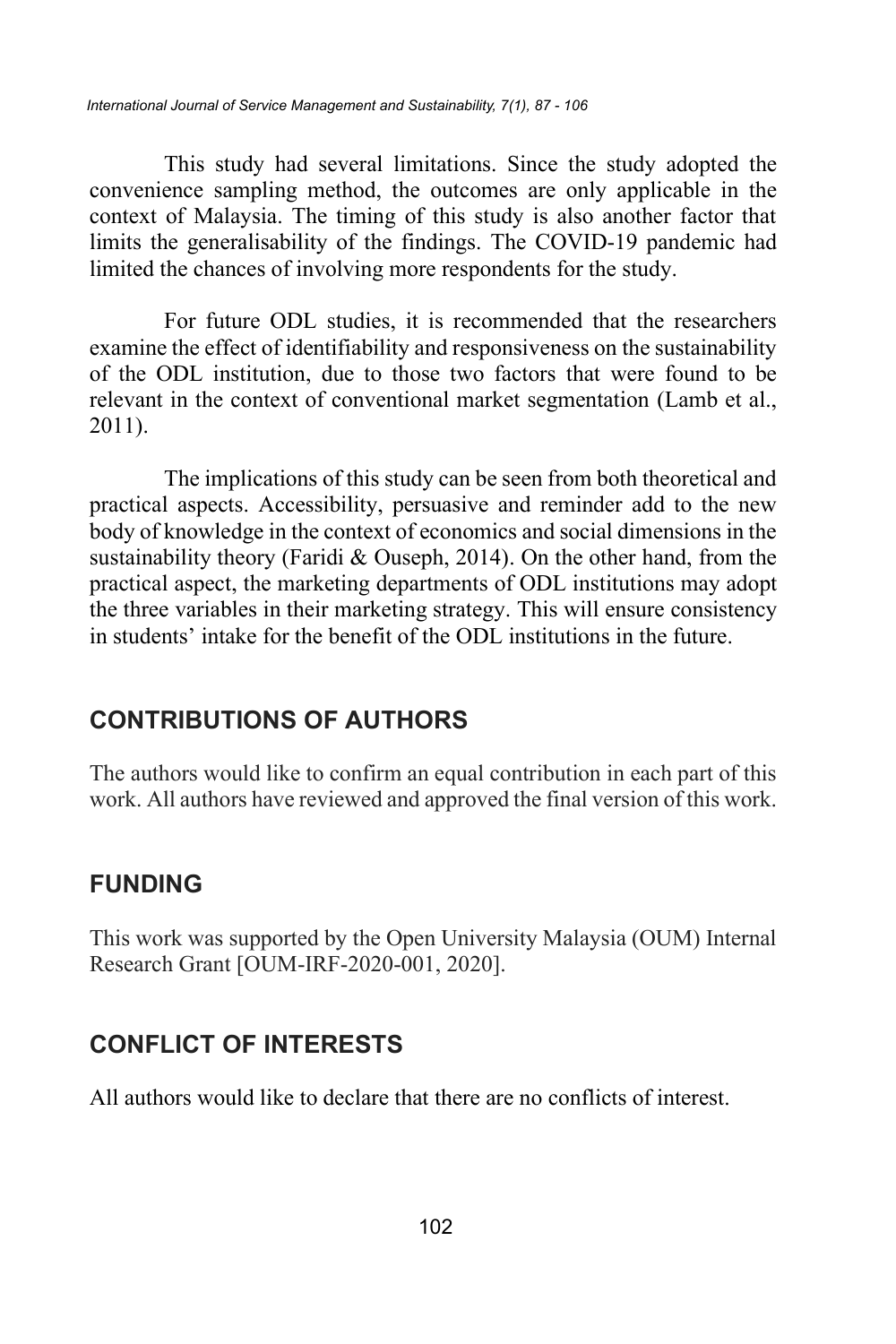# **ACKNOWLEDGEMENT**

The authors would like to express their gratitude to the management of Open University Malaysia (OUM) for their financial assistance. This has enabled us to conduct research for the benefit of OUM, a leading ODL institution in Malaysia.

## **REFERENCES**

- Ali, A., & Fadzil, M. Bin. (2013). Open University Malaysia. In *Quality Assurance in Distance Education and E-Learning: Challenges and Solutions from Asia*. https://doi.org/10.4135/9788132114079.n16
- Angulo, F., Pergelova, A., & Rialp, J. (2010). A market segmentation approach for higher education based on rational and emotional factors. *Journal of Marketing for Higher Education*, *20*(1), 1–17. https://doi.org/10.1080/08841241003788029
- Bao, W. (2020). COVID ‐19 and online teaching in higher education: A case study of Peking University. *Human Behavior and Emerging Technologies*, *2*(2), 113–115. https://doi.org/10.1002/hbe2.191
- Blaschke, L. M. (2012). Heutagogy and lifelong learning: A review of heutagogical practice and self-determined learning | Blaschke | The International Review of Research in Open and Distance Learning. *The International Review of Research in Open and Distance Learning*, *13*(1), 56–71.
- Constantinides, E., & Stagno, M. C. Z. (2011). Potential of the social media as instruments of higher education marketing: A segmentation study. *Journal of Marketing for Higher Education*, *21*(1), 7–24. https://doi.org/10.1080/08841241.2011.573593
- Cooper-Thomas, H., Anderson, N., & Cash, M. (2012). Investigating organizational socialization: a fresh look at newcomer adjustment strategies. *Personnel Review*, *41*(1), 41–55. https://doi.org/10.1108/00483481211189938
- Donovan, R., & Henley, N. (2012). Segmentation and targeting. In *Principles and Practice of Social Marketing* (pp. 252–281). https://doi.org/10.1017/cbo9780511761751.011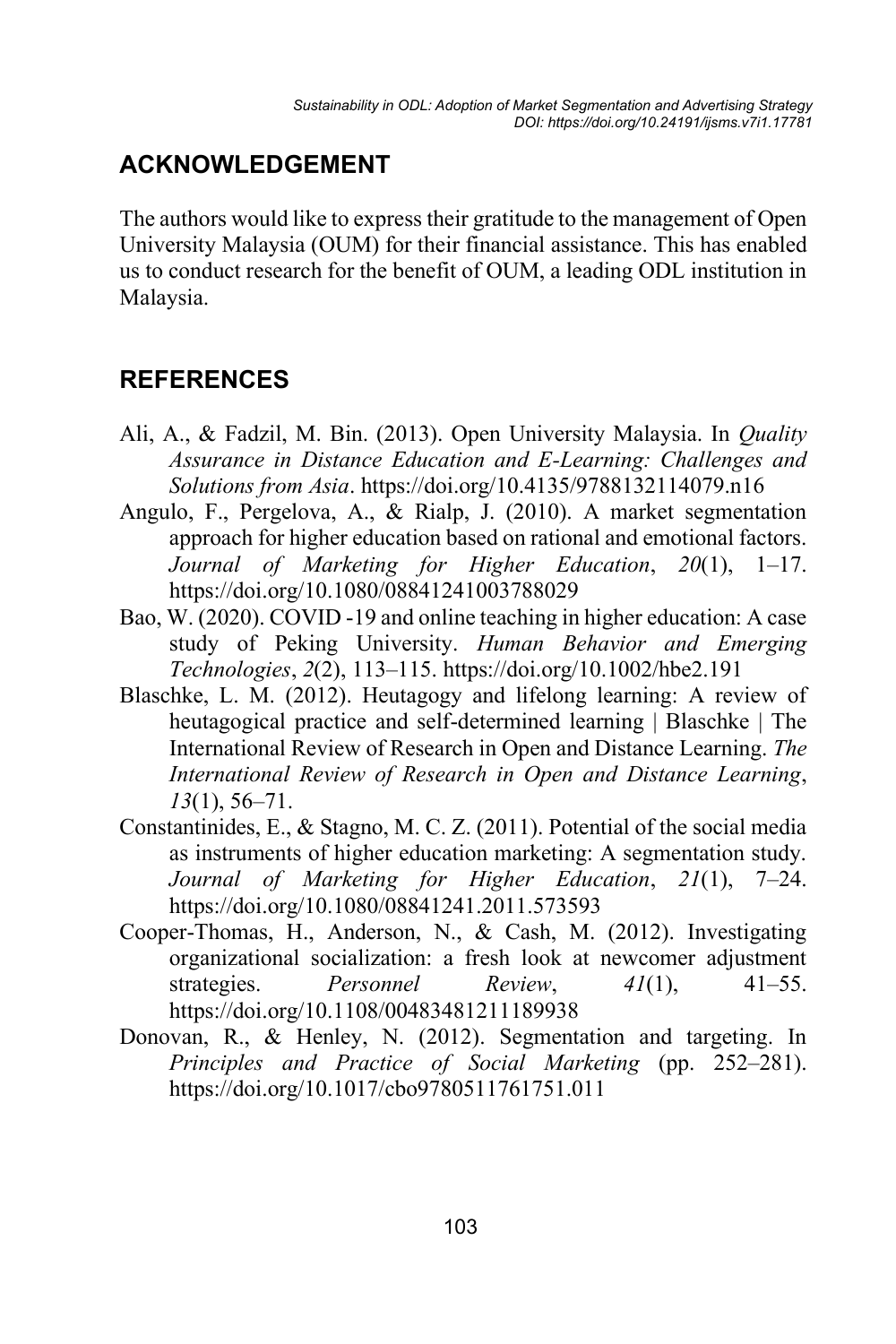- Faridi, M. R., & Ouseph, S. N. (2014). New Directions and Challenges for ODL: Building Collaborative Business Approach. *European Scientific Journal*, *10*(10), 217–223.
- Favale, T., Soro, F., Trevisan, M., Drago, I., & Mellia, M. (2020). Campus traffic and e-Learning during COVID-19 pandemic. *Computer Networks*, *176*, 1–26. https://doi.org/10.1016/j.comnet.2020.107290
- Fleck, N., Korchia, M., & Le Roy, I. (2012). Celebrities in Advertising: Looking for Congruence or Likability? *Psychology and Marketing*, *29*(9), 651–662. https://doi.org/10.1002/mar.20551
- Goni, F. A., Chofreh, A. G., Mukhtar, M., Sahran, S., Shukor, S. A., & Klemeš, J. J. (2017). Strategic alignment between sustainability and information systems: A case analysis in Malaysian public Higher Education Institutions. *Journal of Cleaner Production*, *168*, 263–270. https://doi.org/10.1016/j.jclepro.2017.09.021
- Grover, R., Vriens, M., Dillon, W. R., & Mukherjee, S. (2011). A Guide to the Design and Execution of Segmentation Studies. In *The Handbook of Marketing Research* (pp. 523–546). https://doi.org/10.4135/9781412973380.n25
- Hair, J. F. J., Hult, G. T. M., Ringle, C., & Sarstedt, M. (2014). A Primer on Partial Least Squares Structural Equation Modeling (PLS-SEM). In *Long Range Planning* (Vol. 46, Issues 1–2). https://doi.org/10.1016/j.lrp.2013.01.002
- Husaini, M. Z., & Jusoh, A. (2017). The Review of Sustainability Model and Indicators for Higher Education Institutions in Malaysia. *International Journal of Academic Research in Business and Social Sciences*, *7*(11), 1170–1182. https://doi.org/10.6007/ijarbss/v7 i11/3555
- Kalman, Y. M. (2017). Open Educational Resources: Policy, Costs, and Transformation. *The International Review of Research in Open and Distributed Learning*, *18*(3). https://doi.org/10.19173/irrodl.v18i3.3108
- Kotler, P., & Armstrong, G. (2018). Principles of Marketing. In *Pearson* (pp. 213–221).
- Lamb, C. W., Hair, J. H., & McDaniel, C. (2011). Chapter 8: Segmenting and Targeting Markets. In *Marketing, 11e*.
- Latchem, C. (2018). Mobile learning. In *SpringerBriefs in Open and Distance Education* (pp. 29–35). https://doi.org/10.1007/978-981-10- 6741-9\_4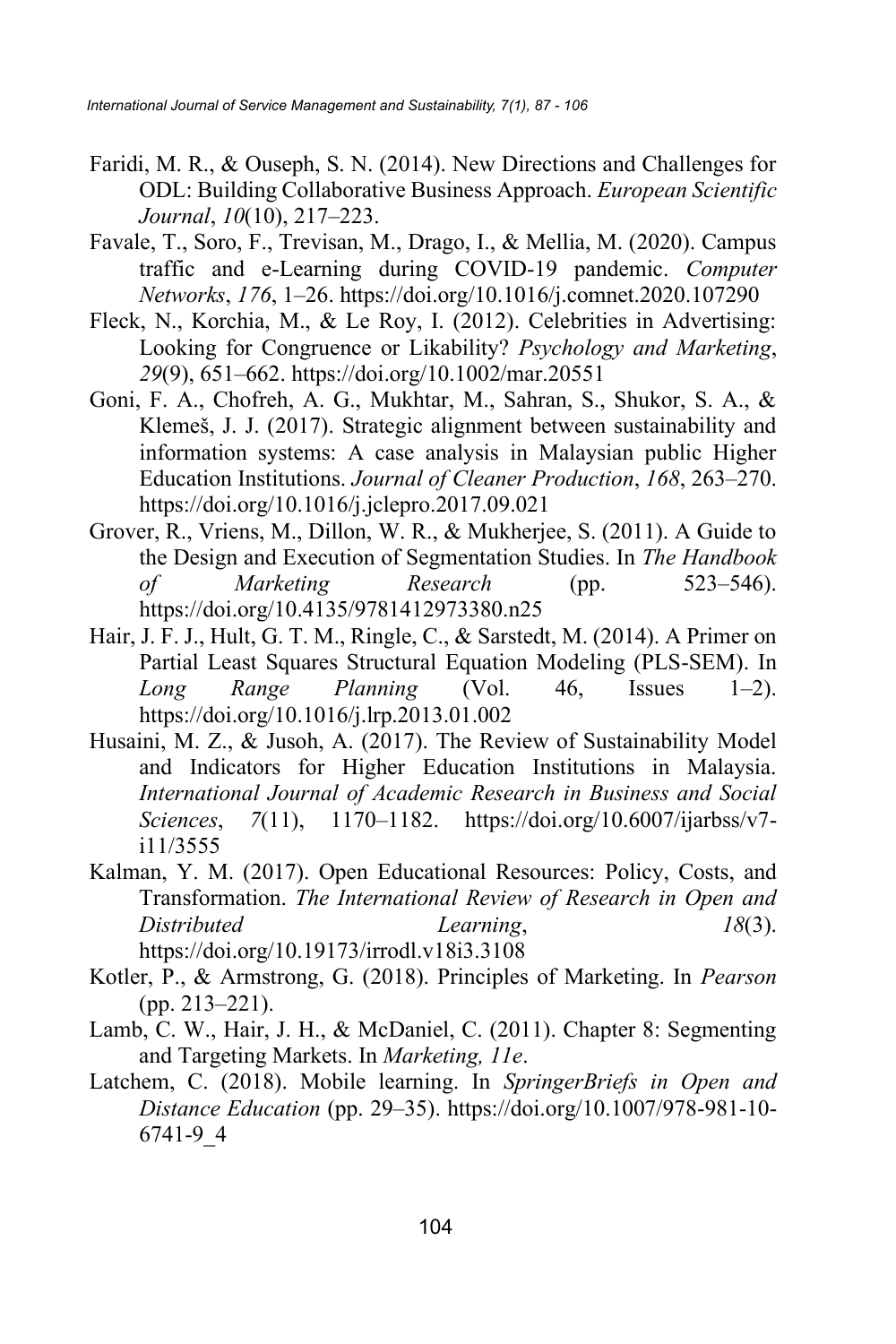- Lozano, R., Lukman, R., Lozano, F. J., Huisingh, D., & Lambrechts, W. (2013). Declarations for sustainability in higher education: Becoming better leaders, through addressing the university system. *Journal of Cleaner Production*, *48*, 10–21. https://doi.org/10.1016/j.jclepro.2011.10.006
- Lu, C. C., Wu, I. L., & Hsiao, W. H. (2019). Developing customer product loyalty through mobile advertising: Affective and cognitive perspectives. *International Journal of Information Management*, *47*, 101–111. https://doi.org/10.1016/j.ijinfomgt.2018.12.020
- Matz, S. C., Kosinski, M., Nave, G., & Stillwell, D. J. (2017). Psychological targeting as an effective approach to digital mass persuasion. *Proceedings of the National Academy of Sciences of the United States of America*, *114*(48), 12714–12719. https://doi.org/10.1073/pnas.1710966114
- Munira, T. A., & Fadzil, M. (2008). Key Success Factors for Cross-Border Education. *The 22nd AAOU Annual Conference: The New Development, New Trends and New Missions of Open and Distance Education in Asia and the World, China*.
- Oh, H. (2013). How do exclusivity perceptions of independent and interdependent consumers influence their desires for luxury products. In *Luxury Marketing: A Challenge for Theory and Practice*. https://doi.org/10.1007/978-3-8349-4399-6\_8
- Park, Y. (2011). A pedagogical framework for mobile learning: Categorizing educational applications of mobile technologies into four types. *International Review of Research in Open and Distance Learning*, *12*(2), 78–102. https://doi.org/10.19173/irrodl.v12i2.791
- Parsons, P., & Shelton, K. (2019). Organizational Sustainability in Online Higher Education: Reframing through the Viable System Model. *Online Journal of Distance Learning Administration*, *22*(3).
- Pires, G., & Stanton, J. (2000). Marketing services to ethnic consumers in culturally diverse markets: issues and implications. *Journal of Services Marketing*, *14*(7), 607–618. https://doi.org/10.1108/08876040010352772
- Pires, G., & Stanton, J. (2011). Revisiting the substantiality criterion: From ethnic marketing to market segmentation. *Journal of Business Research*, *64*, 988–996. https://doi.org/10.1016/j.jbusres.2010.11.022
- QS Rankings. (2020). *How is COVID-19 Shaping the Higher Education Sector ?* The Impact of the Coronavirus on Global Higher Education.